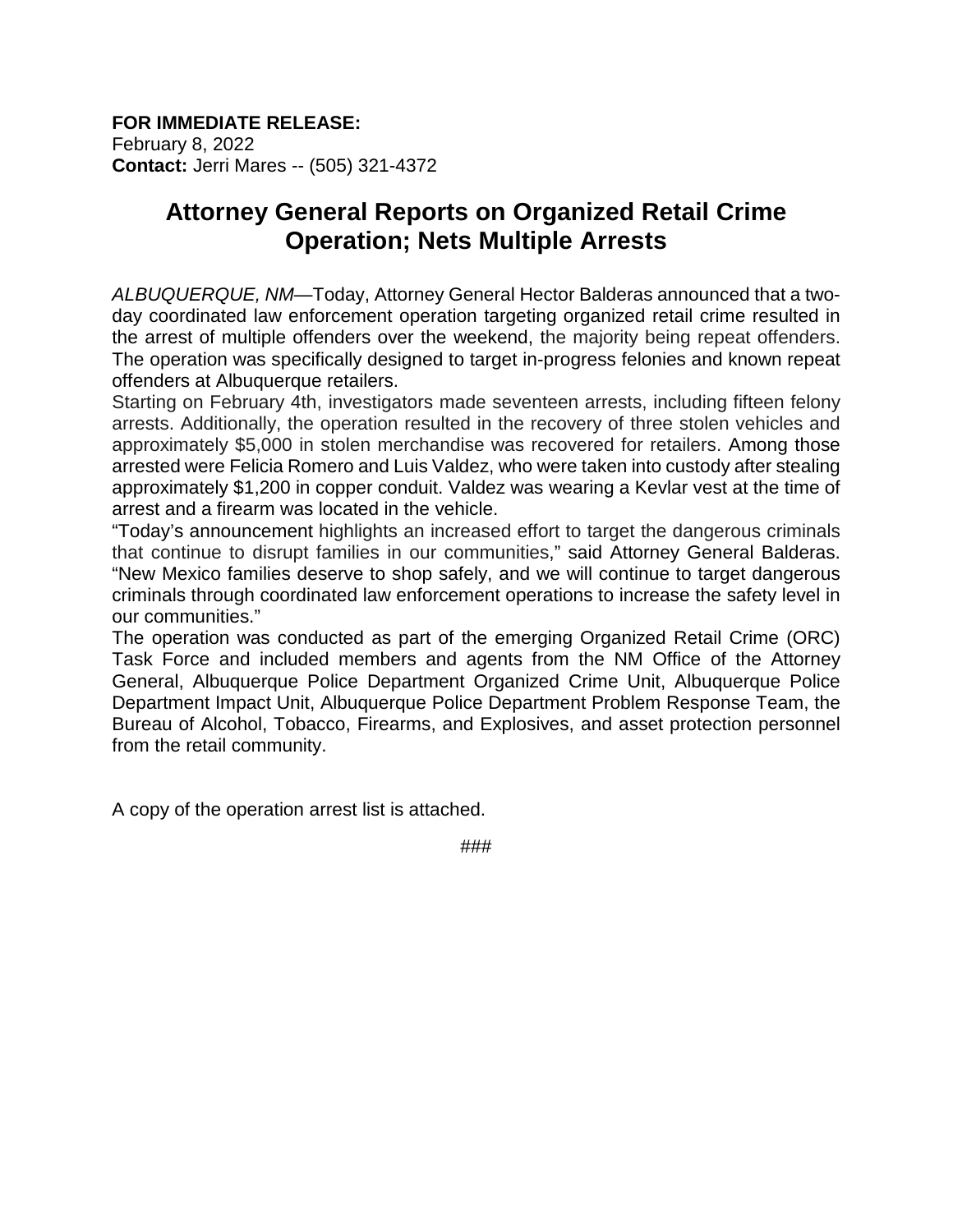

Jonathan Garcia **Alexis Bencomo** DOB/ 1992 DOB/1995 Receiving/Transferring a stolen MV Shoplifting Possession of a Controlled Substance





Luis Lara-Valdez **Felicia** Romero Felony Shoplifting Theory Shoplifting Felony Shoplifting Resisting/Evading Arrest Resisting/Evading Arrest



DOB/1996 DOB/ 1997 Conspiracy to Commit a Felony Conspiracy to Commit a Felony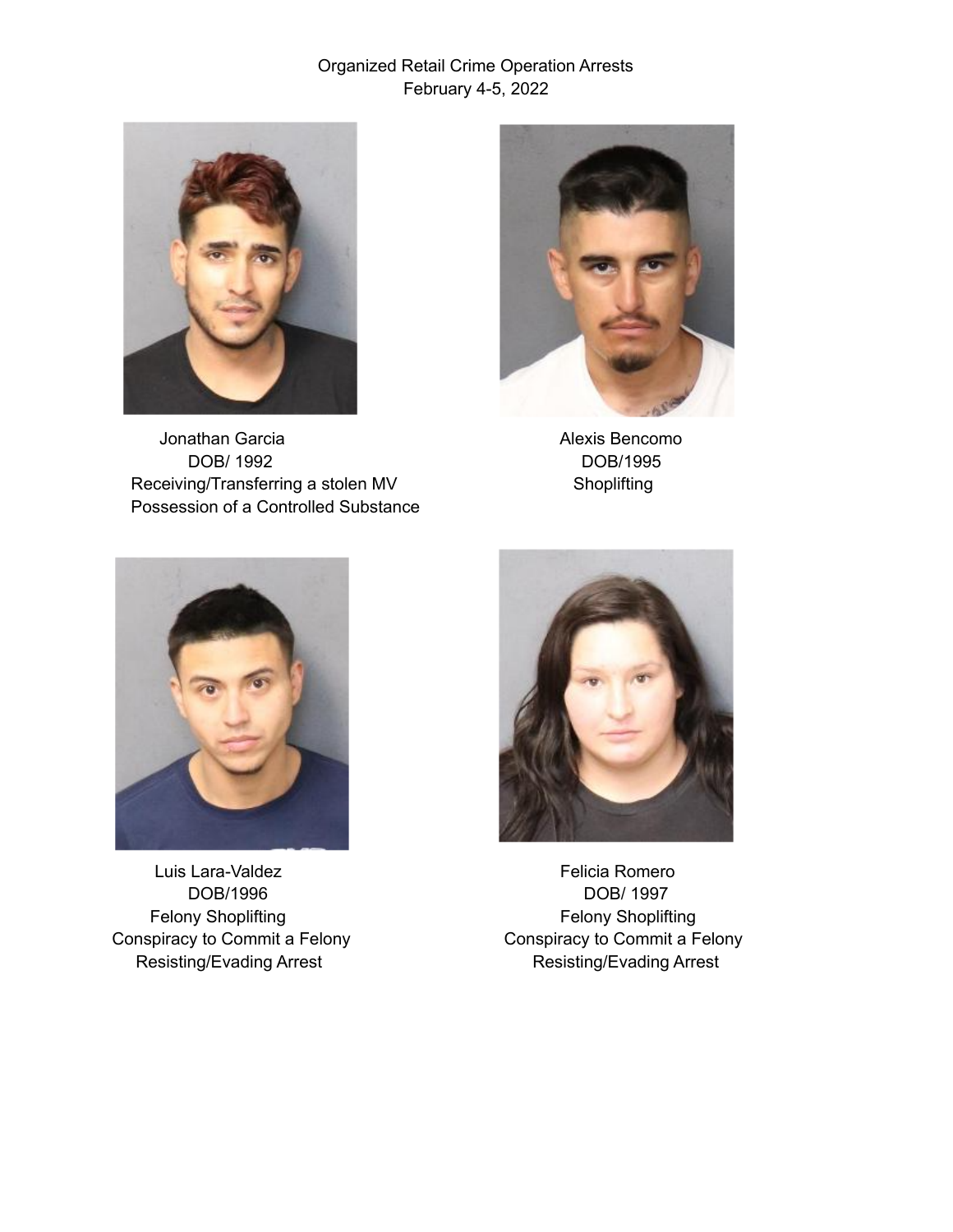

DOB/1989 DOB/1994



Juan Cerceres **Monique Romero** Monique Romero Receiving/Transferring a Stolen MV Receiving/Transferring a Stolen MV Misdemeanor Warrant



Martin Gutierrez **Benny Torres** Benny Torres DOB/1981 DOB/1992 Shoplifting Shoplifting Shoplifting Probation Violation

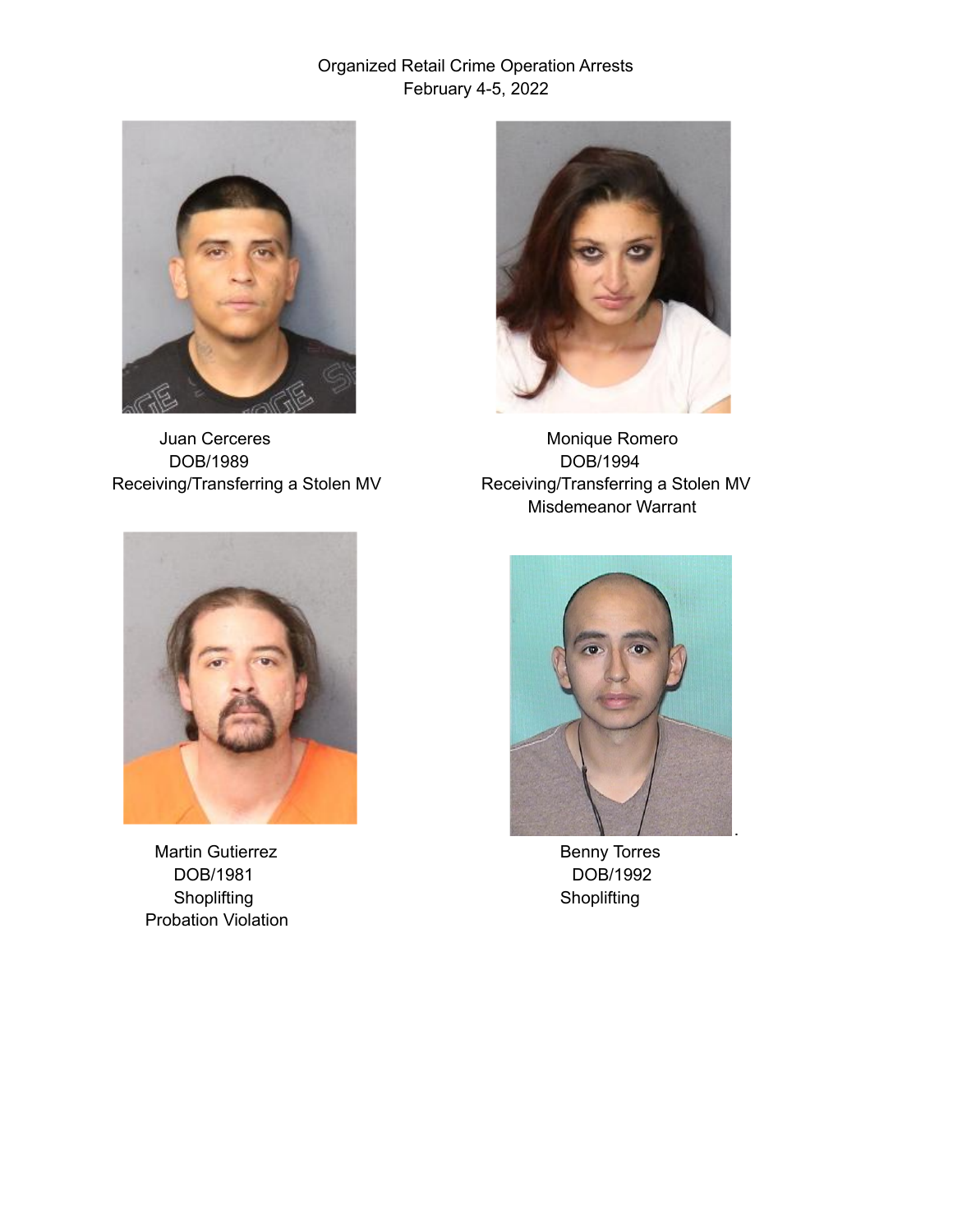





Jonathan Madrid **Hosam Rashid** Hosam Rashid DOB/1999 DOB/1974 Felony Shoplifting **Possession of a Controlled Substance** Misdemeanor Warrant **Shoplifting** Shoplifting



David Aranda Garrett Nash DOB/1981 DOB/1997 Shoplifting **Felony Shoplifting** Conspiracy to Commit a Felony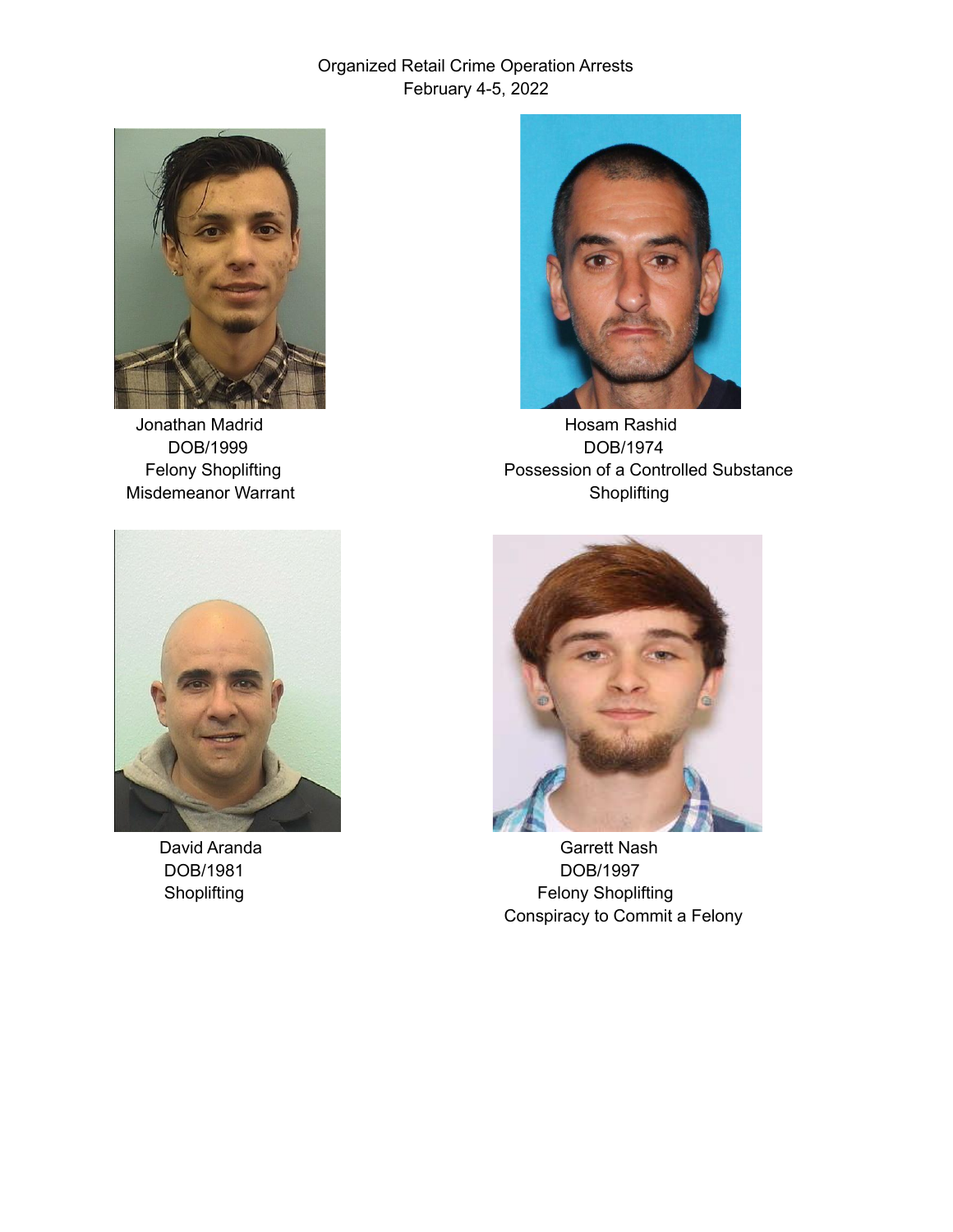

Matthew Martinez **Mikal Chavarria** DOB/ 1978 DOB/ 1994 Receiving/Transferring a stolen MV Shoplifting





Resisting/Evading Arrest



Charles Curry **Charles Curry Charles Curry Act 2018** DOB/ 1991 DOB/1984 Shoplifting Shoplifting Shoplifting Shoplifting Misdemeanor Warrant